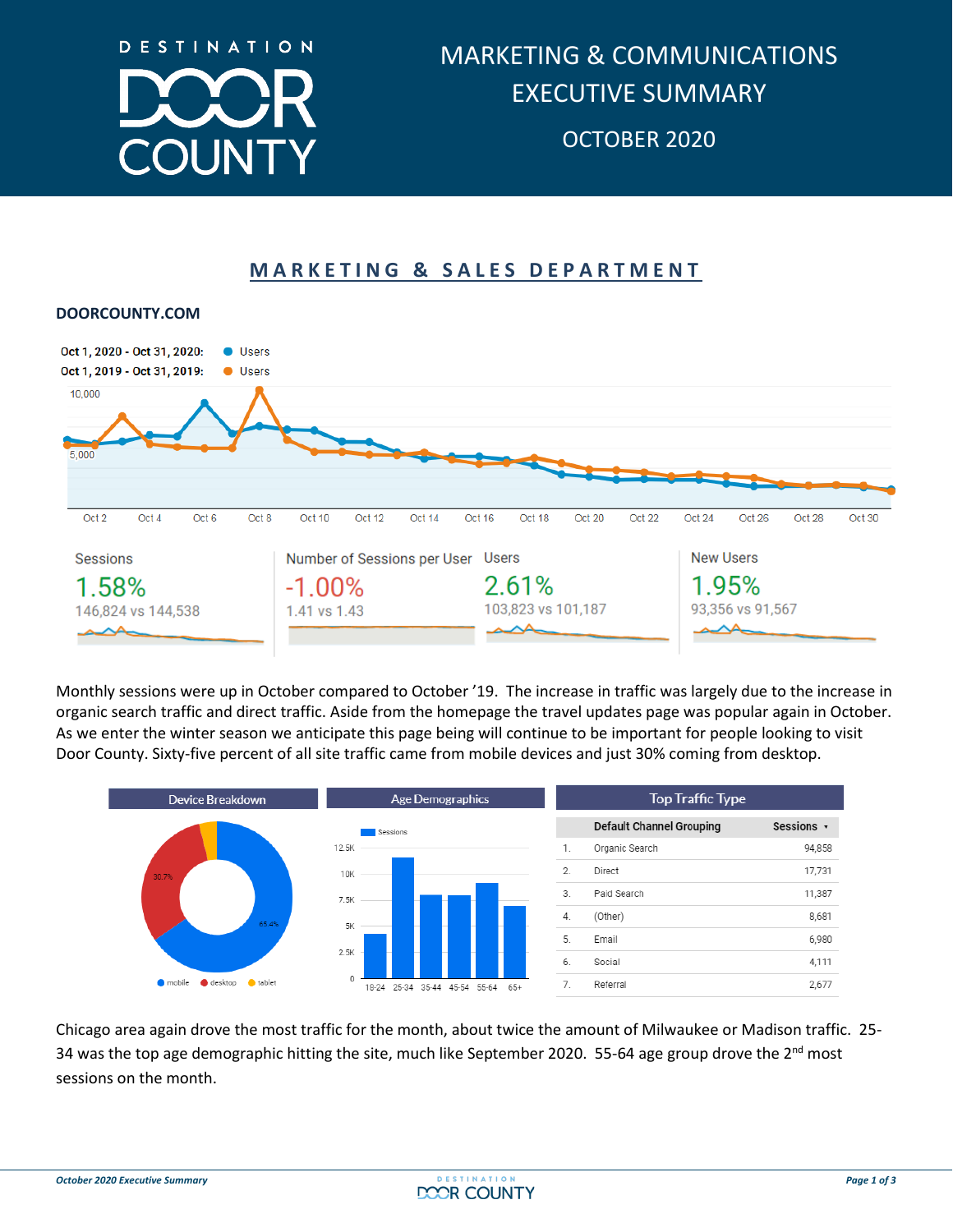Organic traffic saw another strong month in October, seeing 94,858 total sessions, up 20% from October '19. Unique visitors increased close to 20% as well. On average organic traffic spent 3 minutes and 8 seconds on the site and visited 3.03 pages pers session. Organic search queries look mostly normal throughout the top 10 with an increase in searches around Fall seasonal activities and the emergence of COVID related searches again.

| <b>Newsletter Analytics</b>        |                     |                                  |                              |                       |  |                             |                              |  |
|------------------------------------|---------------------|----------------------------------|------------------------------|-----------------------|--|-----------------------------|------------------------------|--|
| <b>Total Recipients</b><br>233,080 |                     | Successful Deliveries<br>232,534 |                              | <b>Bounces</b><br>546 |  |                             | <b>Total Opens</b><br>51,718 |  |
|                                    | Open Rate<br>30.17% |                                  | <b>Total Clicks</b><br>9,338 |                       |  | Click-Through Rate<br>4.02% |                              |  |

We have continued to see great email engagement in October. Open rate including the resend increased to 30.17%. We had a strong 4.02% CTR with 9,338 total clicks through from the campaign. The "Where to experience fall color this season", "Day hikes in Door County", and "3 ways to do a couples' weekend in Door County" were the top links in the October newsletter with the Travel Updates link also driving a considerable amount of traffic.

\_\_\_\_\_\_\_\_\_\_\_\_\_\_\_\_\_\_\_\_\_\_\_\_\_\_\_\_\_\_\_\_\_\_\_\_\_\_\_\_\_\_\_\_\_\_\_\_\_\_\_\_\_\_\_\_\_\_\_\_\_\_\_\_\_\_\_\_\_\_\_\_\_\_\_\_\_\_\_\_\_\_\_\_\_\_\_\_\_\_\_\_\_\_\_\_\_\_

### **PAID MEDIA**

#### **Google Adwords**

Cost Per Click (CPC) decreased 35% compared to October '19. Attractions and Cabins ad groups continue to generate the bulk of impressions – but Romantic Getaway impressions increased since September. Green Bay – Appleton DMA had the highest CTR at 17%, followed closely by Milwaukee and Madison DMAs.

#### **Fall Digital Campaign**

Programmatic Banner ads and Mobile/Desktop Video garnered over a million impressions. Mobile and tablet devices had a higher click through rate and PC had a higher video completion rate. Geotourism interests had the highest video completion rate compared to other ad groups. Chicago and Green Bay DMA's had the highest CTR.